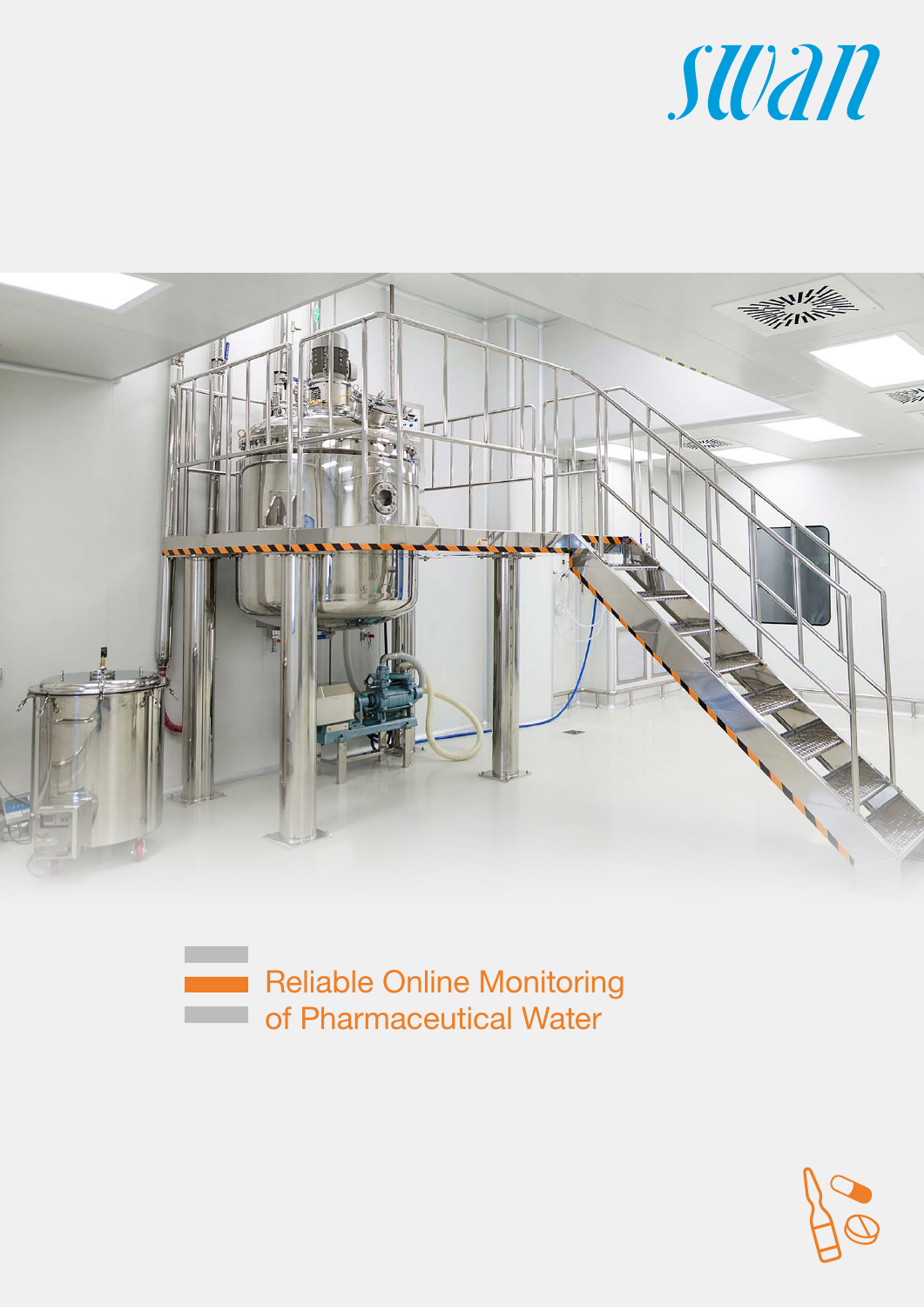# Total Organic Carbon **Ozone** Conductivity

# **CONTENT**

Online monitoring for Total Organic Carbon according to USP <643> and  $FP 2.244$ 

- Reagent-free operation for fast trend identification without costly lab analysis
- Automatic performance verification (SST) and function test
- Integrated grab sample function

Total Organic Carbon (TOC) 0-1000 ppb



Photometric ozone measurement per DIN 38408-3

- Reliable measuring results without sensitivity loss even after longer absences of ozone
- Automatic zero point calibration before each measurement guarantees high reproducibility at low detection limit (1 ppb)
- Simple system function verification with optical filter set

**Ozone** 0-500 ppb









AMI/AMU transmitters and sensors for monitoring of conductivity

- Uncompensated conductivity with limit alarms according to USP <645> and EP
- Temperature compensation available as non-linear function or by coefficient
- Flexible installation options for sensors by clamp connection or ¾" NPT thread and for transmitters with standardized design

**Conductivity** 0.055-1000 μS/cm

# AMI LineTOC AMI Codes-II O<sub>3</sub> Pharmacon AMI Inspector

Portable verification of your installed online conductivity meters

- High accuracy online measurement with 3.1 Certificate
- USB data-logger interface and rechargeable battery for self-sufficient operation up to 24 hours
- Transmitter test with high accuracy resistors and manufacturer recertification available

**Conductivity** 0.055-1000 μS/cm

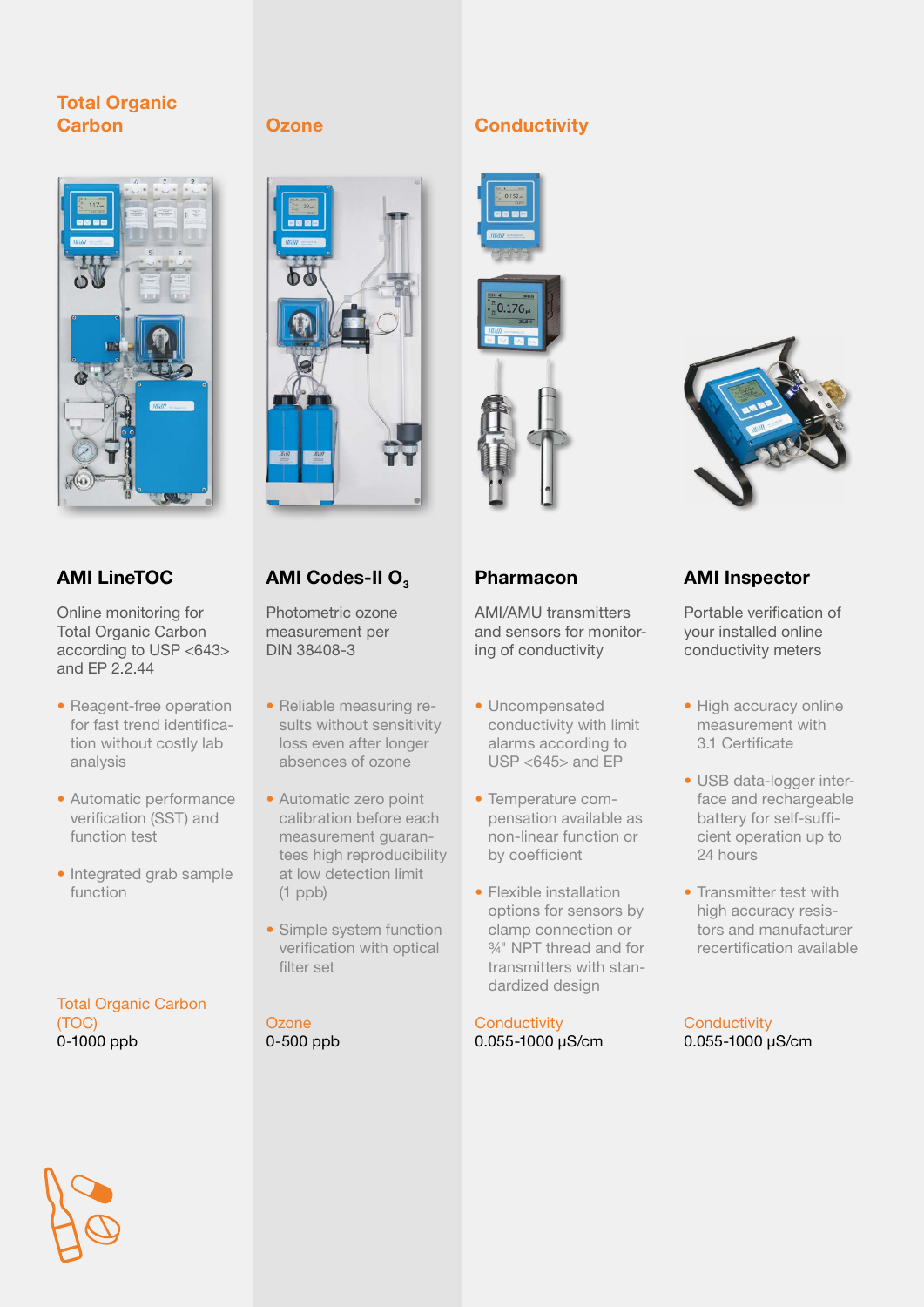# Swan AMI Monitor Concept



Swan instruments are delivered as fully functional, ready-to-use instruments. This ensures easy system integration as well as user-friendly operation and maintainability.

Highest standards in development and production assure the instrument quality expected by our customers.

# SWISS **T** MADE

- Validation packages for straightforward instrument qualification available
- Various communication possibilities with Profibus, Modbus, HART-Protocol, USB-interface and analog output
- Simple process engineering with regulation functions (P, PI, PID or PD), relay or analog output

- Uniform menu navigation for easy operation and maintenance – one platform for all instruments
- Clearly arranged setup of instruments, good accessability of all components for efficient maintenance
- Self-explanatory maintenance procedures can be easily performed by the operating company

# Full System Integration **Easy Maintenance Highest Quality Assurance**

- Every analyzer is wet bench tested and factory calibrated prior to delivery
- Automatic instrument diagnostics such as reagent level and sensor functions for validated results
- Integrated flow control for validity check